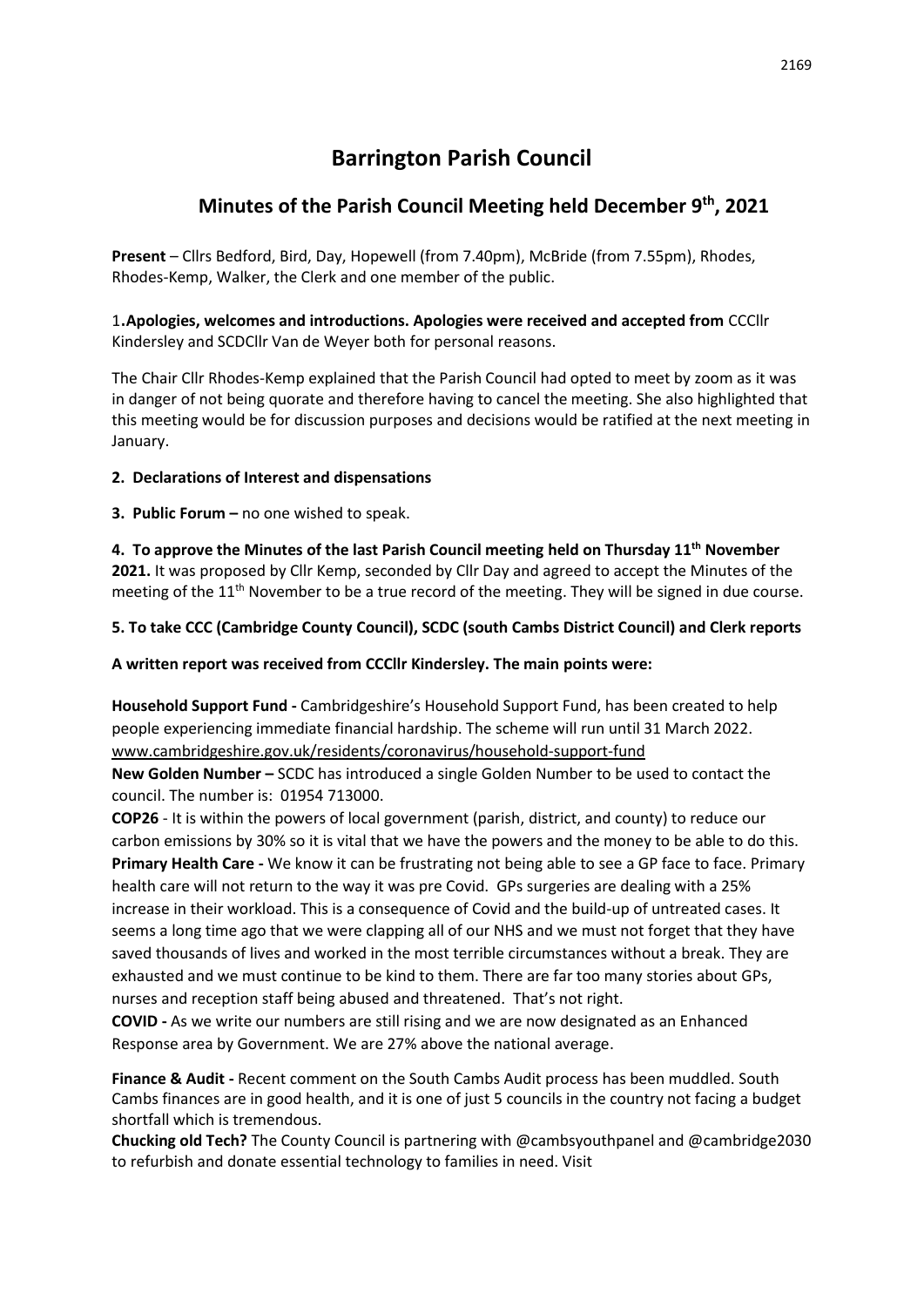https://www.cambridgeshire.gov.uk/news/computers-for-families-campaign-kicks-off-with-armdonation to find out how you can help. Plus, it's good for the planet!

**Innovate & Cultivate Fund -** The County Council's next deadline for Innovate & Cultivate Fund applications is 1st February 2022.

**Free Trees Scheme** has been a great success**.**

**Waste – SC** won a grant to run a trial scheme aimed at reducing waste by helping to take back packaging thereby reducing what goes into landfill. We have a further grant to set up centres for recycling electrical goods

**Cambridge and Peterborough Combined Authority –** There is a newly created Climate Working Group. This group will be responsible for creating an action plan out of the recommendations of the Climate Commission.

**Visit South Cambridgeshire -** The new Visit South Cambs website is now up and running. **Business Support-** SC Cambs is unusual for a district council in that it is heavily involved in supporting local businesses through the regular newsletter and a programme of webinars and events.

**New County Chief Executive -** CCC has appointed Stephen Moir as its new chief executive. **Treasure! A** total of nearly 200 objects have been found near Royston, dating mainly from the midlate Bronze Age. The hoards were buried in an ancient ditch line. This is one of the most important treasure finds from Cambridgeshire in recent years.

#### **There was no report from SCDCllr Van der Weyer.**

### **The Clerk circulated a written report which included a note on the Barrington Liaison meeting and that :**

The glass at the bus shelter on West Green has been smashed, Herts and Cambs will make safe and then replacements will be investigated.

The light above the defibrillator has been vandalised a vandal proof external bulkhead fitting would be best for the replacement unit and would cost around £60.

Due to the recent winds we are waiting for the last tree work quote.

The meeting with Whitworths who surveyed the Village Hall and Sports Pavilion should be confirmed for the 20<sup>th</sup> December.

#### **Matters Arising**

**From November 2021 Item 8. Consideration of damaged bench.** This needs to be replaced. The best option is Phoenix Bench from Glasdon for £482.37. No response has been received from the Parish Councils insurers. The Clerk has had an initial response from insurers but has asked for more information.

#### **Items for consideration**

#### **6. Finance**

**a) To approve the payments listed below.** It was proposed to approve the payments listed by Cllr Kemp, seconded by Cllr Bird, and agreed with all in favour.

| 151     | <b>Electricity Charges</b>  | Southern Electric                         | 196.34  |
|---------|-----------------------------|-------------------------------------------|---------|
| $152 -$ | Salaries, pension, PAYE, NI | <b>Staff</b>                              | 2213.26 |
| 160     |                             |                                           |         |
| 161     | Bank Charges Lloyds Nov 21  | Lloyds Bank                               | 7.00    |
| 162     | Remove fallen tree and one  | <b>HERTS AND CAMBS GROUND MAINTENANCE</b> | 384.00  |
|         | leaning tree on BT cables   | <b>SERVICES</b>                           |         |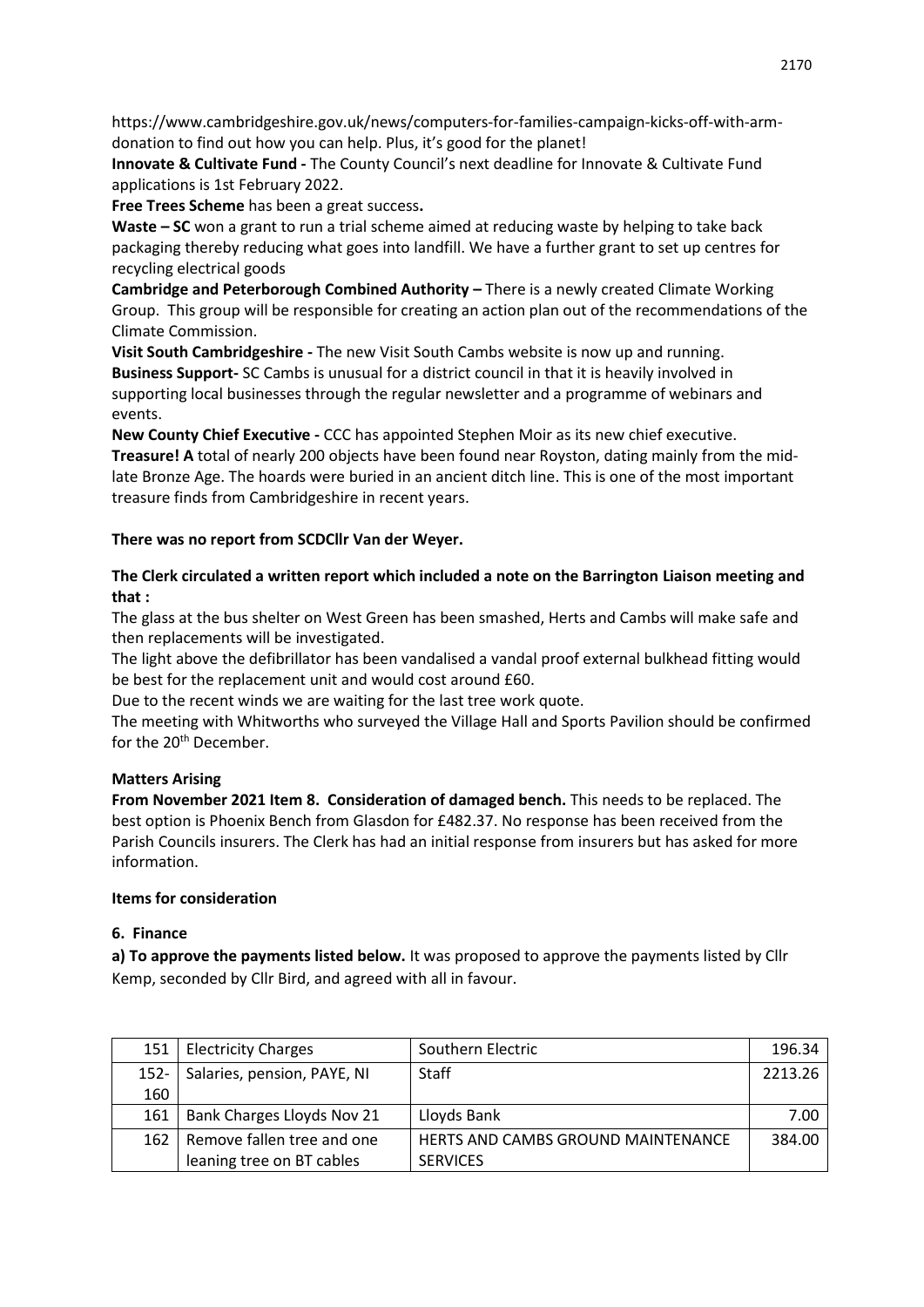| 163 | Cut of sports field 15 Nov                                                                        | <b>HERTS AND CAMBS GROUND MAINTENANCE</b><br><b>SERVICES</b> | 144.00   |
|-----|---------------------------------------------------------------------------------------------------|--------------------------------------------------------------|----------|
| 164 | Playground Inspection Nov 21                                                                      | HERTS AND CAMBS GROUND MAINTENANCE<br><b>SERVICES</b>        | 114.00   |
| 165 | supply and installation of<br>glass-phone box                                                     | 1st Glass Services                                           | 300.00   |
| 166 | ZOOM Nov 20, 2021-Nov 19,<br>2022                                                                 | Clerk                                                        | 143.88   |
| 167 | <b>Annual Support Cost Year 5</b><br>:Defib                                                       | <b>Community Heartbeat</b>                                   | 151.20   |
| 168 | Cambridge Search and Rescue<br>(CamSar) £250                                                      | Cambridge Search and Rescue                                  | 250.00   |
| 169 | Royston and District<br><b>Community Transport £250</b>                                           | <b>Royston District Community Transport</b>                  | 250.00   |
| 170 | Rowan Humberstone Arts<br>Centre for people with<br>learning disability in<br>Cambridgeshire £125 | Rowan Humberstone                                            | 125.00   |
| 171 | To support the school choir<br>trip to the O2 £100.                                               | <b>Barrington Primary School</b>                             | 100.00   |
|     |                                                                                                   | Total                                                        | 4,378.68 |

#### **b) Balances and Bank Reconciliation.**

#### **Total in reconciled accounts**

Unity Trust 78,074.37 Lloyds 165,227.20 CBS 1,500.00 Unity Trust s106 5.72 **Total £247,800.29**

**c) Review of budget 2021/22 to date.** It was noted that 43% of the budget for the year has been spent but there is still the ditch and tree work to be carried out. Additionally, 2 very old streetlight electricity bills have appeared. One has been paid previously and the Council would like to thank the RFO for his work confirming that.

**d) To consider the quote of £740 for work on footpaths and play areas.** It was resolved to ask Herts and Cambs to go ahead with these repairs but to seek an itemised invoice.

**e) To consider the draft budget for 2022/23**. It was proposed by Cllr Rhodes-Kemp, to agree the budget seconded by Cllr Hopewell and agreed by all. The Clerk will discuss the grass cutting with Herts and Cambs maintenance and get a breakdown of frequency of cuts in different areas. **Action the Clerk.**

**7. Consideration of declaring a Climate Emergency.** A copy of a briefing paper and ideas for an action plan are attached for info. It was resolved to consult with the community on this next year, but it was agreed to approach this in a positive manner with ideas of what we can all do.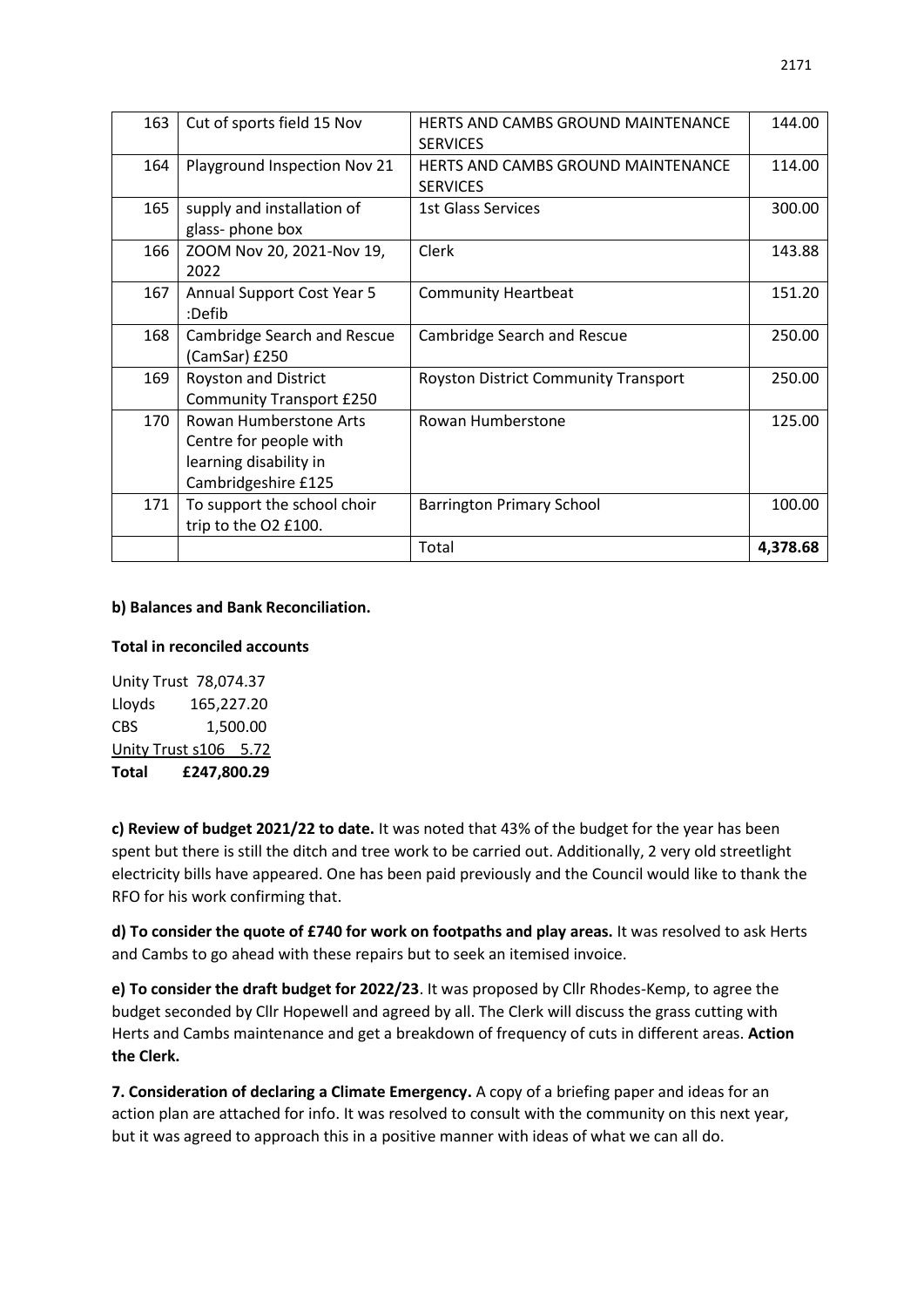**8. Consideration of the plaque for** '**Plant a Tree for the Jubilee'.** Cllr McBride has found two suitable A5 size plaques. It was proposed by Cllr Bedford, seconded by Cllr Hopewell, and agreed to order a plaque from The Workshop Aberfeldy.

It was also agreed that £70-80 is the budget for the Wild Cherry Tree. Action the Clerk.

**9. Consideration of A frame replacement.** It was resolved to ask Proludic if they do the equipment in metal and to carry out some consultation through the website and Facebook page to ask children in the village what they would like. **Action the Clerk and Cllr Hopewell.** 

**10. Consideration of Supporting the Repair Café.** The PC support the work of the Repair Café. It was proposed by Cllr Rhodes-Kemp, seconded by Cllr Kemp, and agreed to donate £100 which can be used towards the cost of insurance, but it was felt this should be organised by the group themselves. **Action the Clerk.**

# **11. S106 Updates**

**a. Traffic Calming** – 2020 Consultancy have gathered information and produced a report with some proposals for the village. An initial meeting has been held and the report is currently being finalised. It can then be presented to residents for discussion. Once options have been decided the consultant will work with us and the County Council.

**b. Village Facilities**. An initial survey has been carried out to answer the question of whether the village hall and sports pavilion can be refurbished or whether a rebuild is required (or a combination of both). A report has been received but the VHT had several questions. These have been put to Whitworths who carried out the survey and a meeting is planned with them and the Tender Team to discuss these on the 20th December. The report can then be finalised and sent out to the wider working group and Village Hall Trustee and a meeting organised to finalise next steps to enable to a tender document to be drafted and sent to interested architects.

# **c. Other updates**

Redrow are still waiting for the planning response on the applications for additional housing. The PC has requested monthly updates and the first occupancy is expected in January. The PC has requested that the bus shelters that are due to be installed are more in keeping with those already in the village which have a more rural look than those currently proposed. The foul drainage will be connected during February half term and then the path to the site constructed.

The Deed of Variation has still not been signed because of problems to do with bonds. The S106 Officer at SCDC has raised an issue which means it may need to go back to committee.

A brief discussion was held on whether the Village Guide should be updated and reprinted. Cllr Hopewell will get an idea of costs and the item be brough back to the Council for consideration. **Action Cllr Hopewell.**

# **12. Reports: The following reports have already been circulated and taken as read.**

a. QE11 woodland and Community Orchard. Cllr McBride nothing to report.

b. Footpaths – it was agreed that up to £750 could be allocated to footpath work. It was agreed to request bark chippings are put on Back Lane.

c. Ditches– There is a meeting tomorrow to look at the ditch beside the school.

d. Play ar**e**as – a report was circulated.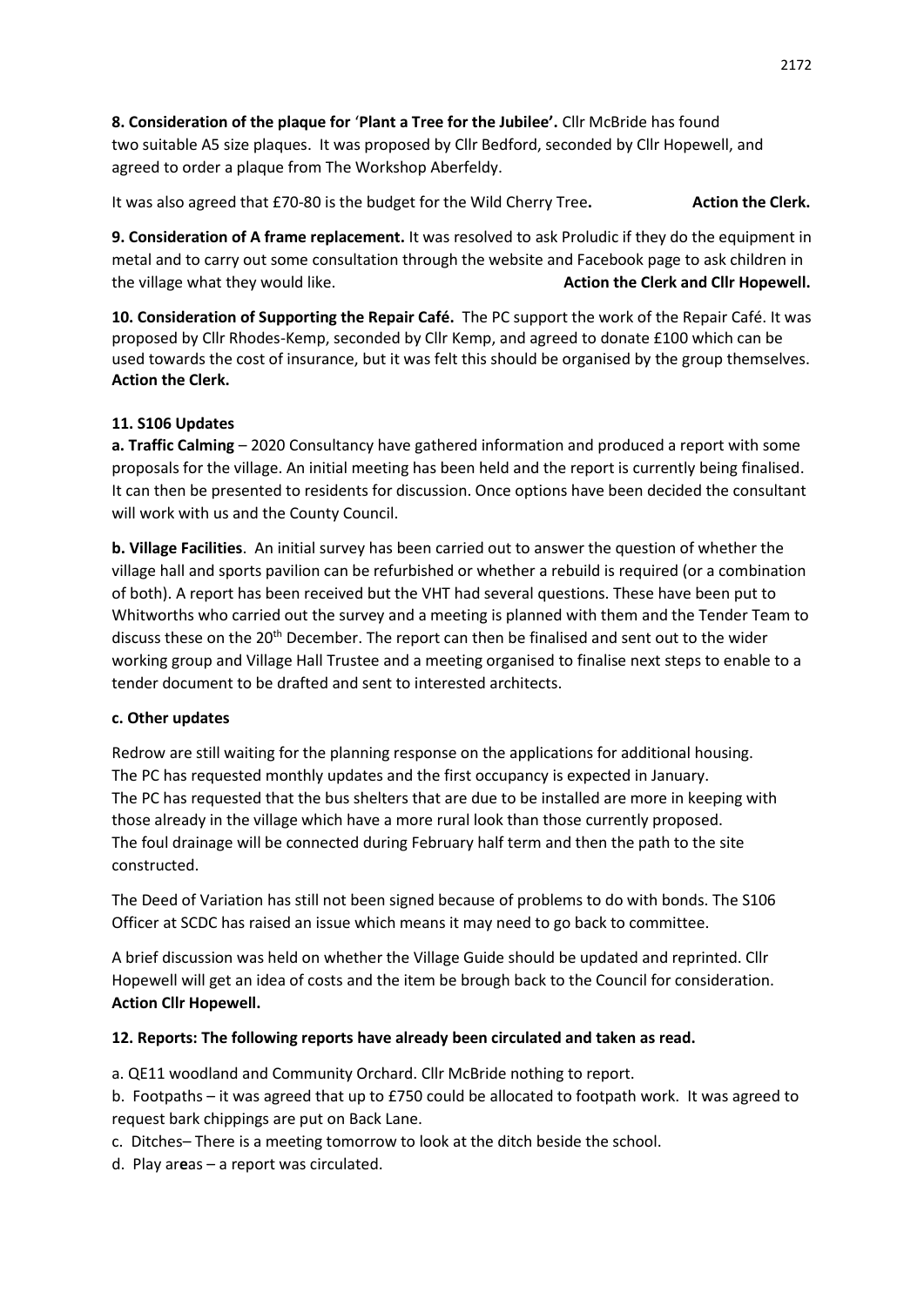e. Challis Green Pond – a report was circulated.

f. Traffic Management – nothing further to report.

g. Green Charity – there is a further application for 7 Back Lane.

h. Website – good to receive enquiries through the website. It continues to be updated by both **C**llr Hopewell and the Clerk. Please send any updates to both.

**13. Highway Issues –** reporting of any issues or updates to include bus shelters to be provided under the S106 agreement. It has been requested that more rural bus shelter designs are considered.

#### **14. Planning**

#### **Council noted permission has been granted for**

21/02907/HFUL Description: Two-storey side and rear extension and detached car port Address: 33 High Street Barrington CB22 7QX

For info only Proposal: Submission of details required by condition 5(e) (Insulation) of listed building consent 20/03389/LBC Site address: 20 West Green Barrington CB22 7SA Reference: 20/03389/CONDC Public Access link: [https://applications.greatercambridgeplanning.org/online](https://applications.greatercambridgeplanning.org/online-applications/PLAN/20/03389/CONDC)[applications/PLAN/20/03389/CONDC](https://applications.greatercambridgeplanning.org/online-applications/PLAN/20/03389/CONDC)

# a) CCC/21/253/VAR Barrington Quarry, Haslingfield Road, Barrington

Proposal: Importation by rail of suitable restoration material over a period of 5yrs to partially infill an existing quarry void to provide for the restoration of the western and north-western areas of Barrington Quarry to a combination of agriculture and nature conservation after-uses and all associated works including railway refurbishment and the retention and continued use of existing weighbridge, office and workshop Informative: Section 73 planning application to develop land without complying with condition 2 of planning permission CCC/20/089/VAR to allow restoration of land bordering North Pit to continue for a further 2 years until 31 December 2023.

The Council have no problem with the application but there are some errors within the supporting documents there may be a discrepancy in the drawing 18\_C043\_BARR\_001\_A dated October 2018 which was included in the application.

This is a small-scale Location Plan with a legend denoting the relevant components of the Application Site amongst which, marked in blue, is "Other Applicant Controlled Land".

The extent of the area enclosed within this blue perimeter seems to overlap with Plan 2 of Schedule 1 of the signed S106 Deed dated 27th October 2016 associated with an application for outline planning permission from South Cambridgeshire District Council, reference S/2365/14/OL, for a housing development on some of the land controlled by the applicant.

In addition to this anomaly, the far southern boundary of the blue area appears to run along the footpath bordering the pavilion on Barrington Green and extends to the wooded area. This area includes private property belonging to an adjacent Barrington resident.